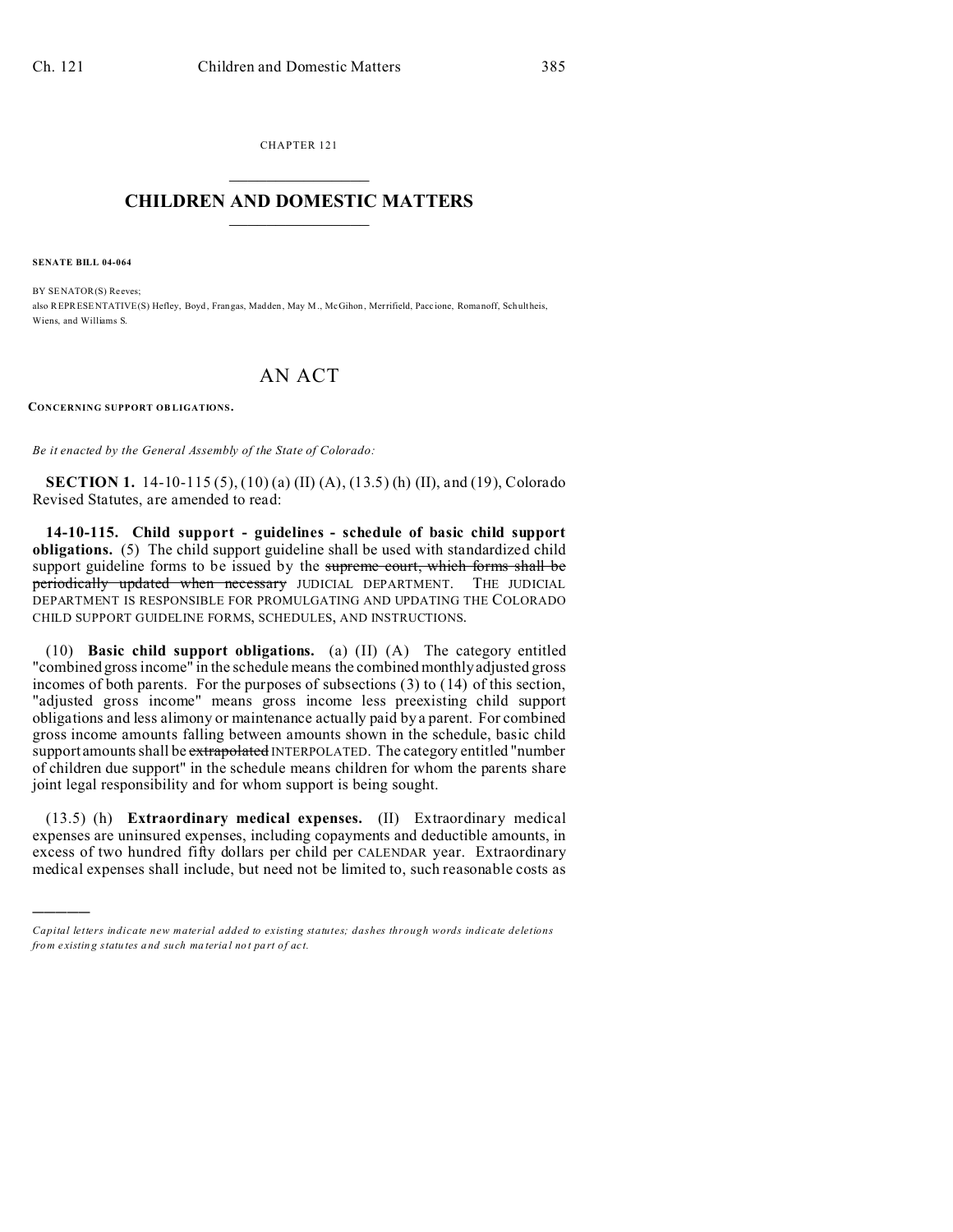are reasonably necessary for orthodontia, dental treatment, asthma treatments, physical therapy, vision care, and any uninsured chronic health problem. At the discretion of the court, professional counseling or psychiatric therapy for diagnosed mental disorders may also be considered as an extraordinary medical expense.

(19) The judicial department is responsible for promulgating and updating the Colorado child support guideline forms, schedules, and instructions.

**SECTION 2.** 14-10-122 (1.5) (b) (II), (1.5) (c) (II), (1.5) (e) (I), and (1.5) (e) (II), Colorado Revised Statutes, are amended to read:

**14-10-122. Modification and termination of provisions for maintenance, support, and property disposition - automatic lien.** (1.5) (b) **Lien on real property.** (II) The lien on real property created by this section shall remain in effect for the life of the judgment EARLIER OF TWELVE YEARS or until all past-due amounts are paid, including any accrued interest and costs, without the necessity of renewal. A LIEN ON REAL PROPERTY ARISING PURSUANT TO THIS SUBSECTION (1.5) MAY BE EXTENDED OR RENEWED INDEFINITELY BEYOND TWELVE YEARS BY RERECORDING THE LIEN EVERY TWELVE YEARS. Within twenty calendar days after satisfaction of the debt or debts described in the notice of lien, the delegate child support enforcement unit shall record a release of lien with the clerk and recorder of the county where the notice of lien was recorded. A release of lien shall be conclusive evidence that the lien is extinguished.

(c) **Lien on personal property other than wages and moneys held by a financial institution as defined by 42 U.S.C. sec. 669 (d) or motor vehicles.** (II) The lien on personal property created by this section shall remain in effect FOR THE EARLIER OF twelve years or until all past-due amounts are paid, including any accrued interest and costs, without the necessity of renewal. A LIEN ON PERSONAL PROPERTY ARISING PURSUANT TO THIS SUBSECTION (1.5) MAY BE EXTENDED OR RENEWED INDEFINITELY BEYOND TWELVE YEARS BY RERECORDING THE LIEN EVERY TWELVE YEARS. Within twenty calendar days after satisfaction of the debt or debts described in the notice of lien, the state child support enforcement agency shall file a release of lien with the secretary of state. The filing of such a release of lien shall be conclusive evidence that the lien is extinguished.

(e) **Priority of a lien.** (I) A lien on real property created pursuant to this section shall be in effect for THE EARLIER OF twelve years or until all past-due amounts are paid and shall have priority over all unrecorded liens and all subsequent recorded or unrecorded liens from the time of recording, except such liens as may be exempted by regulation of the state board of human services. A lien on real property arising pursuant to this subsection  $(1.5)$  shall expire at the conclusion of twelve years and may not be extended or renewed beyond that period of time MAY BE EXTENDED OR RENEWED INDEFINITELY BEYOND TWELVE YEARS BY RERECORDING THE LIEN EVERY TWELVE YEARS.

(II) A lien on personal property, other than motor vehicles, created pursuant to this section shall be in effect for THE EARLIER OF twelve years or until all past-due amounts are paid and shall have priority from the time the lien is filed with the central filing officer over all unfiled liens and all subsequent filed or unfiled liens, except such liens as may be exempted by regulation of the state board of human services.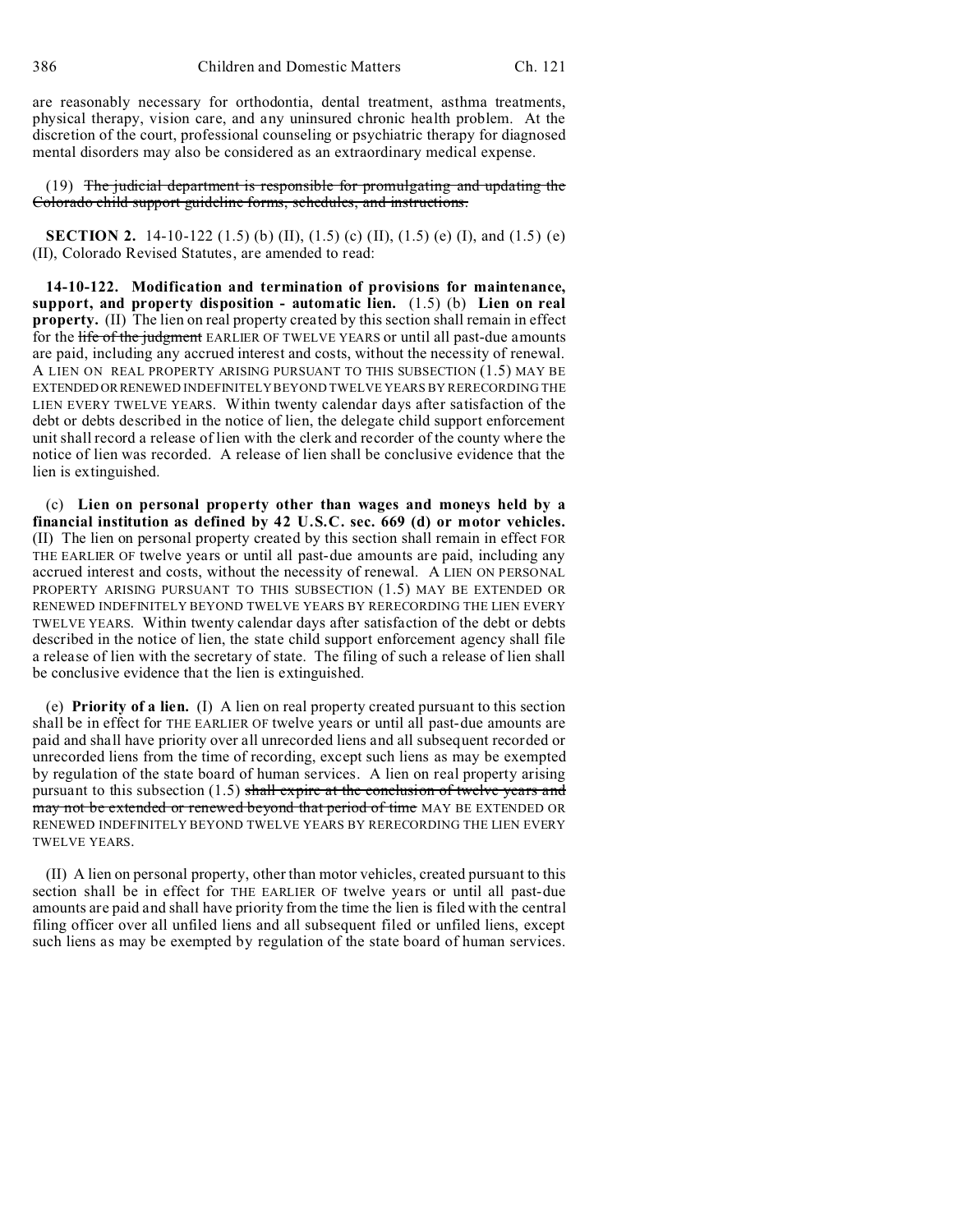A lien on personal property arising pursuant to this subsection  $(1.5)$  shall expire at the conclusion of twelve years and may not be extended or renewed beyond that period of time MAY BE EXTENDED OR RENEWED INDEFINITELY BEYOND TWELVE YEARS BY RERECORDING THE LIEN EVERY TWELVE YEARS.

**SECTION 3.** 14-14-102 (4.5), Colorado Revised Statutes, is amended to read:

**14-14-102. Definitions.** As used in this article, unless the context otherwise requires:

(4.5) "Family support registry" means a central registry maintained and operated by the state department of human services pursuant to section 26-13-114, C.R.S., that receives, processes, disburses, and maintains a record of the payment of child support, child support when combined with maintenance, MAINTENANCE, child support arrears, or child support debt.

**SECTION 4.** 26-2-111 (3) (a) (III), Colorado Revised Statutes, is amended to read:

**26-2-111. Eligibility for public assistance.** (3) **Colorado works program.** (a) A person by signing an application for the works program created in part 7 of this article assigns, by operation of law, to the state department, all rights the applicant may have to support from any other person on his or her own behalf or on behalf of any other family member for whom application is made. For the purposes of this subsection (3), the assignment:

(III) Shall remain in effect with respect to the amounts of any unpaid support obligation accrued under the assignment that was owed prior to the termination of works program assistance to a recipient UP TO THE AMOUNT OF THE COST OF ASSISTANCE PROVIDED; and

**SECTION 5.** Article 13 of title 26, Colorado Revised Statutes, is amended BY THE ADDITION OF A NEW SECTION to read:

**26-13-102.8. Nondisclosure of information in exceptional circumstances.** IF A PARTY ALLEGES IN AN AFFIDAVIT OR A PLEADING UNDER OATH THAT THE HEALTH, SAFETY, OR LIBERTY OF A PARTY OR CHILD WOULD BE JEOPARDIZED BY DISCLOSURE OF SPECIFIC IDENTIFYING INFORMATION, THAT INFORMATION SHALL BE SEALED AND MAY NOT BE DISCLOSED TO THE OTHER PARTY OR THE PUBLIC. A PARTY SEEKING DISCLOSURE OF ALL OR PART OF SUCH IDENTIFYING INFORMATION MAY REQUEST A HEARING BEFORE THE COURT. AFTER A HEARING IN WHICH THE COURT TAKES INTO CONSIDERATION THE HEALTH, SAFETY, OR LIBERTY OF THE PARTY OR CHILD, THE COURT SHALL MAKE FINDINGS BASED UPON THE CONSIDERATIONS SPECIFIED IN THIS SECTION AND MAY ORDER DISCLOSURE OF ALL OR PART OF THE INFORMATION IF THE COURT DETERMINES THE DISCLOSURE TO BE IN THE INTEREST OF JUSTICE.

**SECTION 6.** 26-13-113, Colorado Revised Statutes, is amended to read:

**26-13-113. Placement in foster care automatic assignment of right.** When a child is placed in foster care pursuant to article 5 of this title and Title IV-E of the federal "Social Security Act", as amended, all rights to current and accrued child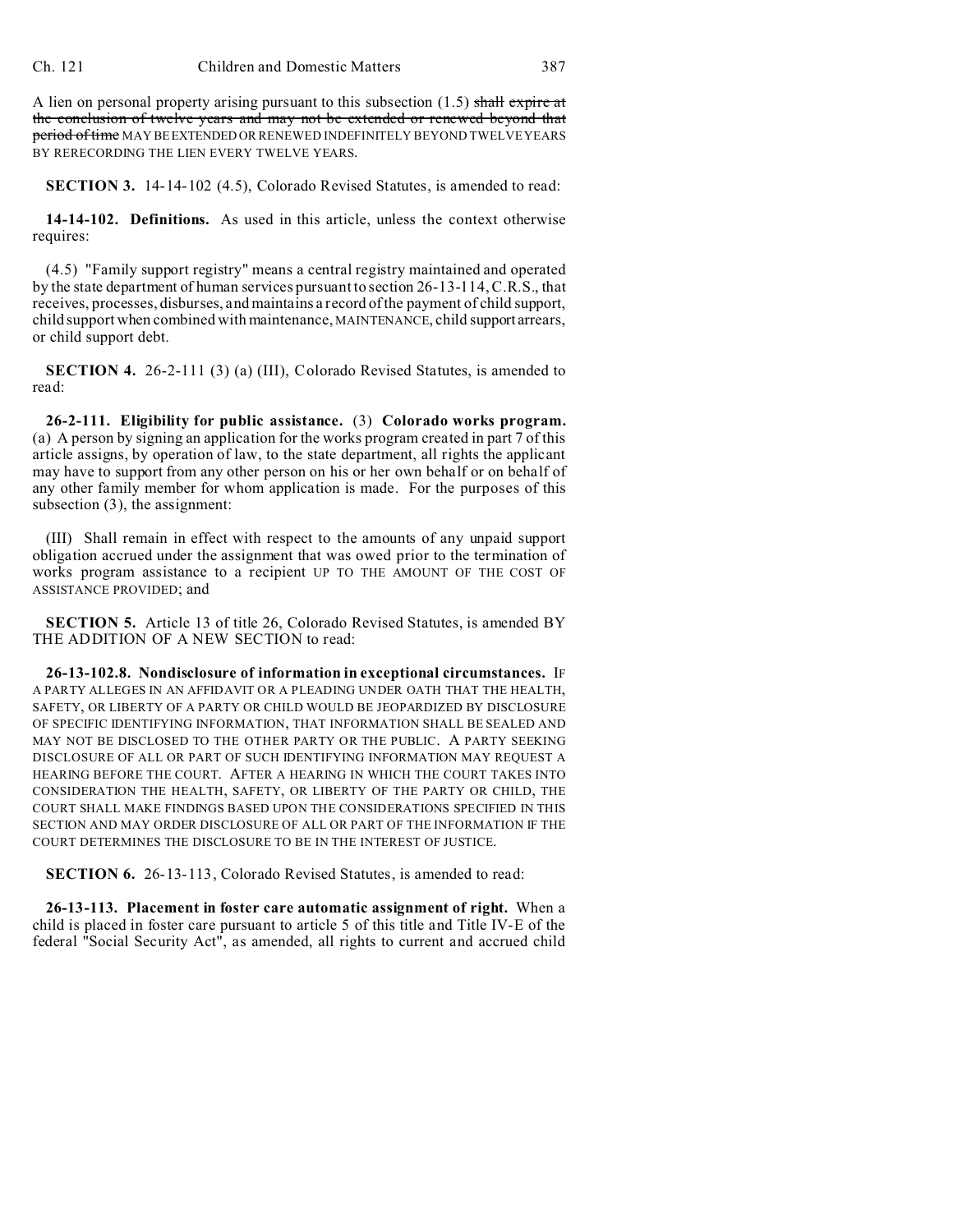support for the benefit of the child are assigned by operation of law to the state department. When placement has terminated, the assignment of rights to accrued child support shall remain in effect until foster care maintenance costs have been reimbursed in full IN THOSE CASES IN WHICH THE CHILDREN WERE NOT ELIGIBLE FOR ASSISTANCE UNDER TITLE IV-E OF THE FEDERAL "SOCIAL SECURITY ACT", AS AMENDED. FOR CASES IN WHICH CHILDREN WERE ELIGIBLE FOR ASSISTANCE UNDER TITLE IV-E OF THE FEDERAL "SOCIAL SECURITY ACT", AS AMENDED, THE CRITERIA FOR ASSIGNMENT OF RIGHTS SET FORTH IN SECTION 26-2-111 (3) (a), SHALL APPLY. Amounts collected pursuant to this section shall be distributed to the federal government, the state, and the county proportionately according to each entity's contribution.

**SECTION 7.** 26-13-122 (1) (d), Colorado Revised Statutes, is amended to read:

**26-13-122. Administrative lien and attachment.** (1) The state child support enforcement agency may issue a notice of administrative lien and attachment to any person, insurance company, or agency providing workers' compensation insurance benefits for any employer to attach workers' compensation benefits of an obligor who is responsible for the support of a child on whose behalf the obligee is receiving support enforcement services from the state's child support enforcement agency pursuant to this article. The notice shall include the following statements and information:

(d) The percentage of benefits  $\frac{d}{dt}$  OR the actual amount to be withheld from each payment;

**SECTION 8.** 26-13-122.5 (3) (d) and (4), Colorado Revised Statutes, are amended to read:

**26-13-122.5. Administrative lien and attachment of inmate bank accounts.** (3) The notice of administrative lien and attachment shall contain:

(d) The amount or percentage of funds to be withheld monthly from inmate bank accounts, not to exceed twenty percent of the inmate account each month WHICH AMOUNT OR PERCENTAGE SHALL NOT BE LESS THAN FIFTY PERCENT OF THE TOTAL AMOUNT WITHHELD PURSUANT TO SECTION 16-18.5-106 (2), C.R.S.;

(4) An administrative lien and attachment for the collection from inmate bank accounts of current monthly child support, current maintenance when combined with child support, current maintenance, past due child support, past due maintenance when combined with child support, past due maintenance, child support debt, retroactive child support, or medical support shall be continuing and shall have priority over any garnishment, lien, or wage assignment other than a notice previously served pursuant to subsection (1) of this section or a wage assignment activated pursuant to section 14-14-107 or 14-14-111, C.R.S., as those sections existed prior to July 1, 1996, or section 14-14-111.5, C.R.S. In order to attach inmate bank accounts for current child support, child support debt, retroactive child support, medical support, child support arrearages, or child support when combined with maintenance, the state child support enforcement agency or the delegate child support enforcement unit is authorized to serve, by first-class mail OR BY ELECTRONIC SERVICE, a notice of administrative lien and attachment on the department of